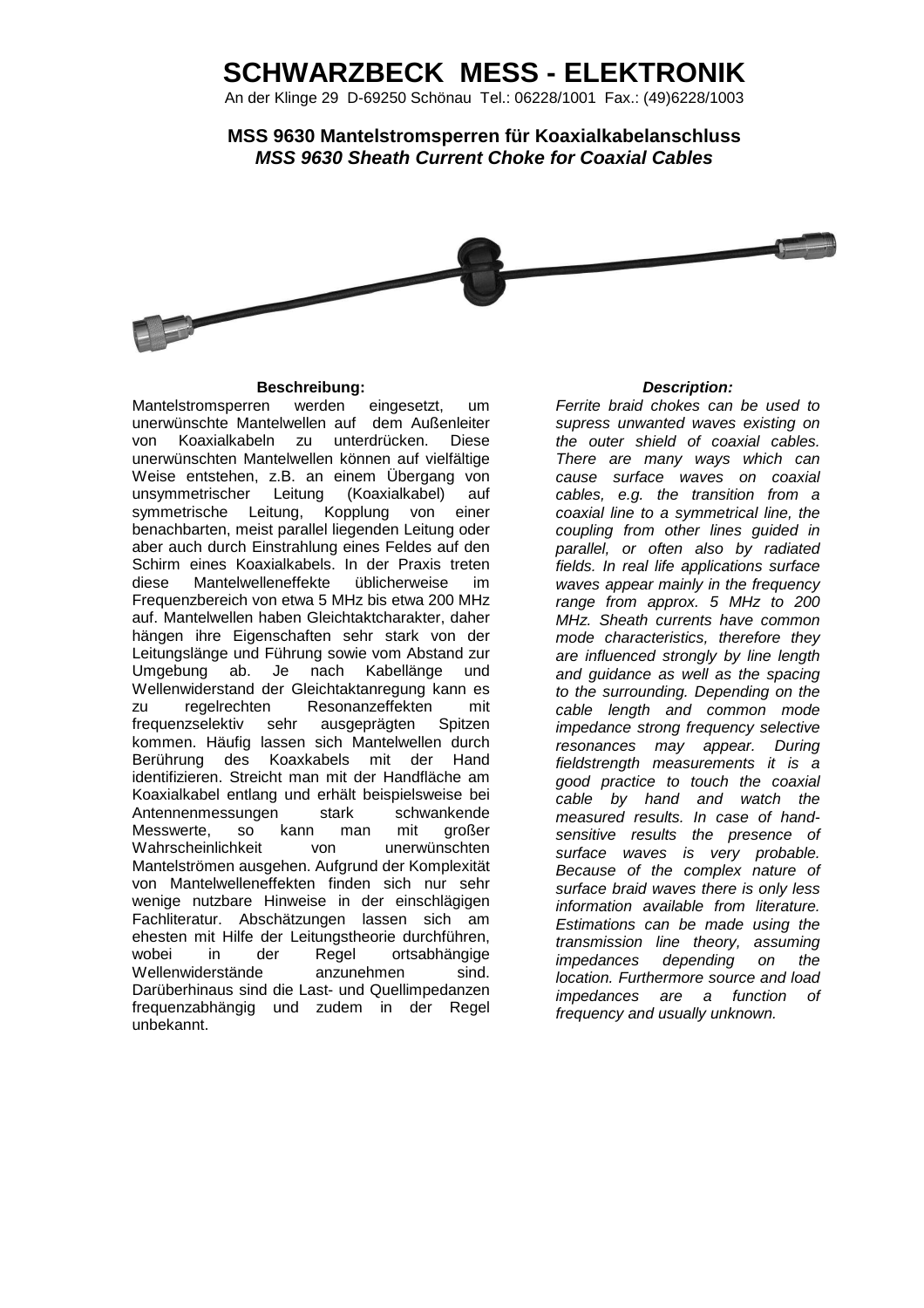# **SCHWARZBECK MESS - ELEKTRONIK**

An der Klinge 29 D-69250 Schönau Tel.: 06228/1001 Fax.: (49)6228/1003

## **MSS 9630 Mantelstromsperren für Koaxialkabelanschluss MSS 9630 Sheath Current Choke for Coaxial Cables**

## Anwendung: **Anwendung: Application:** *Application:*

In der Messpraxis ist daher der Einsatz von Mantelstromsperren eine einfache und in der Regel<br>wirkungsvolle Maßnahme. um die wirkungsvolle Maßnahme, um die Reproduzierbarkeit von Messungen zu verbessern. Die Mantelwellensperre wird möglichst nahe an der Stelle angebrachtet, die unter Verdacht steht, Mantelströme zu verursachen. Der erwünschte Signalpfad über das Innere des Koaxialkabel passiert die Mantelstromsperre nahezu ungedämpft, während die auf dem Außenleiter wandernde Welle eine weitaus größere Abschwächung durch den Ferritringkern erfährt, da der Weg über den Außenleiter mit wachsender Frequenz immer hochohmiger wird. Typische Anwendungen, bei denen Mantelwellensperren vorteilhaft eingesetzt werden können, sind zum Beispiel:

- Feldstärkemessungen mit elektrisch sehr kleinen Antennen
- Antennenmessungen mit Baluns unbekannter oder geringer Gleichtaktunterdrückung
- Störleistungsmessung mit Absorptionsmesswandlerzange
- HF-Potentialanhebungen und unklare Bezugsmasseverhältnisse
- Handempfindlichkeit von Messungen bei Berührung des Koaxialkabels bzw. des Gerätegehäuses

For practical applications the use of surface wave chokes is an easy and usually efficient way to improve the reproducability. The surface wave choke is used at that location, which is under suspect to generate the braid current. The wanted signal path through the inner coaxial cable is of low loss, whereas the surface wave between the outer shield and the surrounding is attenuated by the inductance of the ferrite toroid. Typical applications for surface wave blocking chokes are e.g.:

- Fieldstrength measurements, especially with electrically small antennas
- Antenna measurements with Baluns of unknown or unsufficient common mode rejection
- Disturbance power measurement with absorbing clamps
- RF-voltage lift and unknown RF-ground conditions
- Hand sensitive measurements if the coaxial cable or the equipment housing is touched



**Technische Daten: MSS 9630 Specifications:** Frequenzbereich: DC-3 GHz Frequency Range: DC-3 GHz Frequency Range: Mantelwellen-Sperrbereich: 50 kHz - 120 MHz Surface wave blocking range: Windungszahl: 6 0.3 m 6 0.3 m b 0.3 m c hadden hadden hadden hadden hadden hadden hadden hadden hadden hadden h<br>Congth: 1.6 m c hadden hadden hadden hadden hadden hadden hadden hadden hadden hadden hadden hadden hadden had Länge: 0.3 m Length: Anschlüsse: N-Stecker / N-Buchse Connectors: N-male / N-female / N-female Dämpfung für Nutzsignal: < 0.15 dB @ 100 MHz

< 0.4 dB @ 1 GHz < 0.8 dB @ 3 GHz

Max. Leistung: 1000 W @ 10 MHz 400 W @ 100 MHz 150 W @ 1 GHz Gewicht: 145 g Weight:

Attenuation of intended signal:

Max. Power: